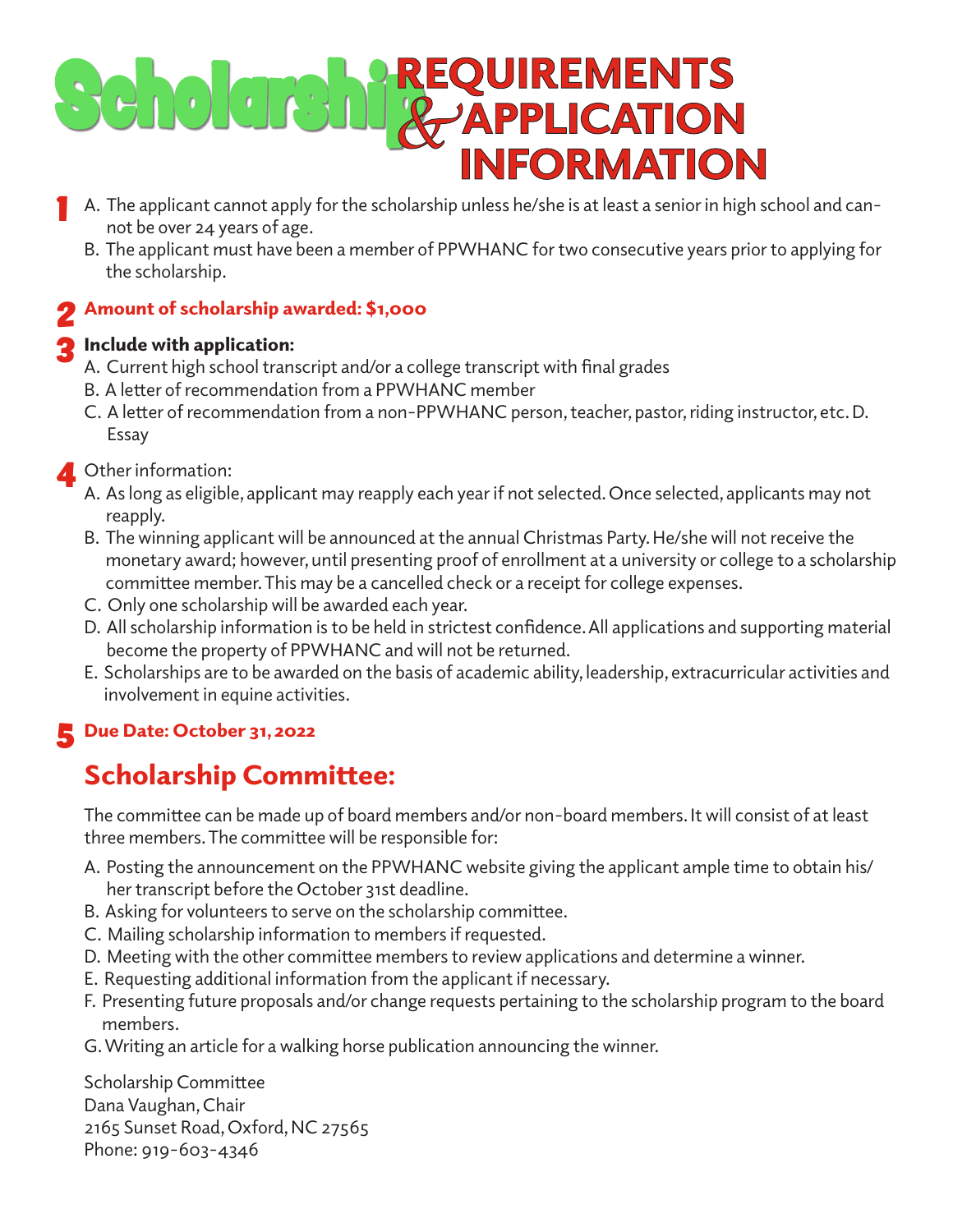### PPWHANC SCHOLARSHIP APPLICATION

|                                      | <u> Zip: ________________________</u> |
|--------------------------------------|---------------------------------------|
| Phone Number: National Phone Number: |                                       |
|                                      |                                       |

#### *Questions:*

To help us know you better, discuss the following: (Presentation of your answers may vary. Example: Booklet, Video, etc.)

- 1. In which PPWHANC club activities have you participated in the last two years and in what ways?
- 2. Are you a member of any other organizations? (4H, FFA, NWHA, TWHBEA, WHOA, Scouts, School, Community/Civic, etc.)
- 3. In which activities outside the PPWHANC have you participated in to promote the Walking Horse?
- 4. Have you received any awards or special commendations? (equine or other)
- 5. Discuss your career goals and expectations.
- 6. Where are you planning to further your education after high school, and what courses of study do you plan to take?
- 7. How do you help with the care of the Walking Horse? (feeding, grooming, training, etc.)
- 8. Describe to us any other hobbies, interests, jobs, or volunteer work that you participate in.

#### *Essay:*

Please enclose an essay entitled "How I Have Contributed to the Walking Horse World." This essay will be worth 25 points towards the total score.

#### *Also include with this application:*

- A. Two letters of recommendation. Submit one from a PPWHANC member and one from someone in your school or community who is not a PPWHANC member.
- B. Enclose a current high school or college transcript which includes grades.

Application should be sent to: Scholarship Committee Dana Vaughan, Chair 2165 Sunset Road, Oxford, NC 27565 Phone: 919-603-4346